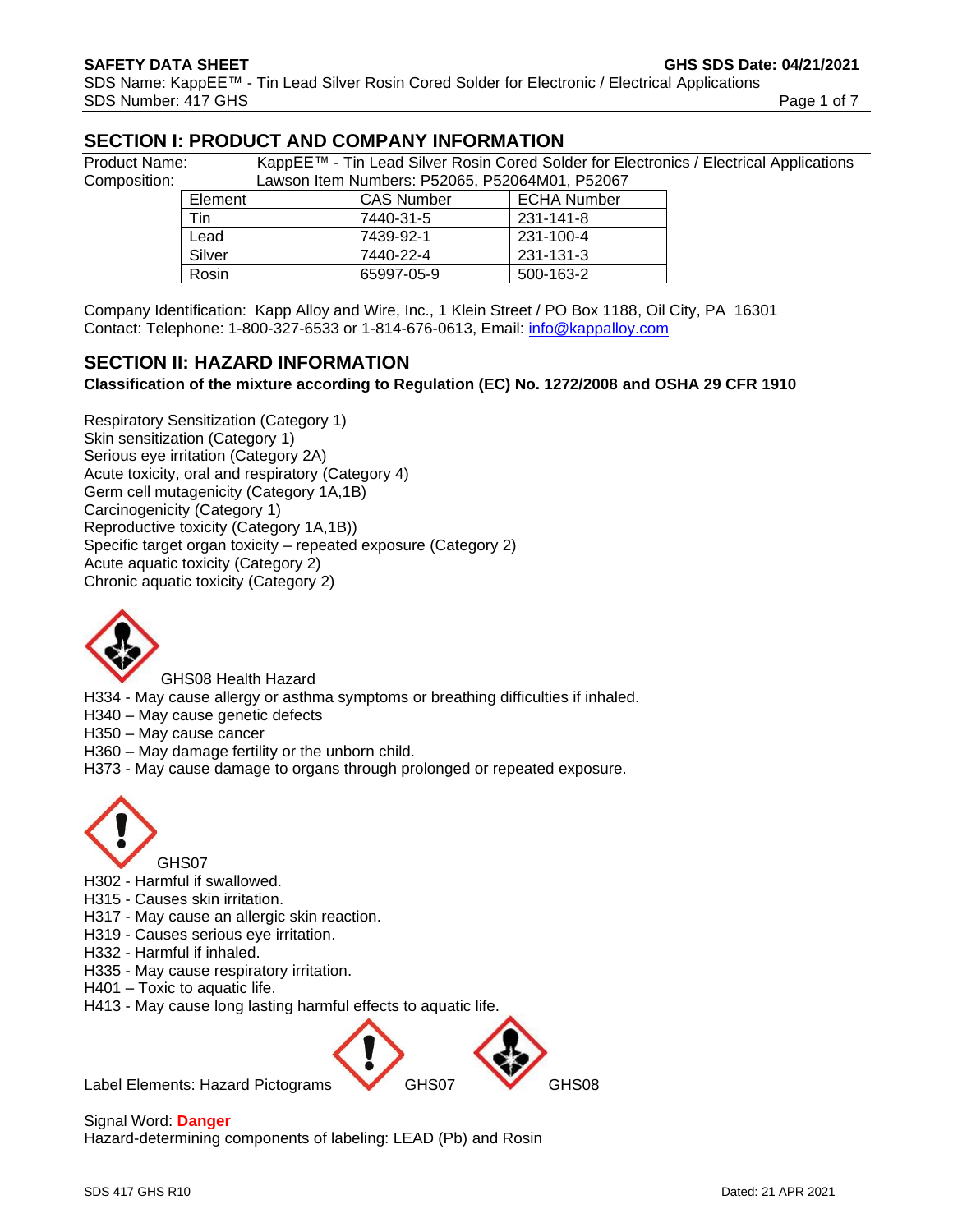- Hazard Statements:
- H302 Harmful if swallowed.
- H315 Causes skin irritation.
- H317 May cause an allergic skin reaction.
- H319 Causes serious eye irritation.
- H332 Harmful if inhaled.
- H334 May cause allergy or asthma symptoms or breathing difficulties if inhaled.
- H335 May cause respiratory irritation.
- H340 May cause genetic defects.
- H350 May cause cancer.
- H360 May damage fertility or the unborn child.
- H373 May cause damage to organs through prolonged or repeated exposure.
- H401 Toxic to aquatic life. H413 - May cause long lasting harmful effects to aquatic life.

Precautionary Statements:

- P201 **Obtain special instructions before use.**
- P202 Do not handle until all safety precautions have been read and understood.
- P233 Keep container tightly closed
- P261 Avoid breathing dust/fume/gas/mist/vapors/spray
- P263 Avoid contact during pregnancy/while nursing.
- P264 Wash thoroughly after handling.
- P270 Do not eat, drink or smoke when using this product.
- P271 Use only outdoors or in a well-ventilated area.
- P272 Contaminated work clothing should not be allowed out of the workplace.
- P273 Avoid release to the environment
- P280 Wear protective gloves/protective clothing/eye protection/face protection
- P312 Call a POISON CENTER/ doctor/medical facility if you feel unwell.
- P314 Get medical advice/attention if you feel unwell.
- P321 Specific treatment see below on this SDS.<br>P362+P363 Take off contaminated clothing and wash b
- Take off contaminated clothing and wash before reuse.
- P301+P312+P330 IF SWALLOWED: Rinse mouth. Call a POISON CENTER or doctor/physician if you feel unwell.
- P305+P351+P338 IF IN EYES: Flush with water for at least 15 minutes to remove irritant. Remove contact
- lenses, if present and easy to do. Continue rinsing. Consult a physician.
- P304+340 IF INHALED: Remove person to fresh air and keep comfortable for breathing.
- P304+312 Call a POISON CENTER or doctor/physician if you feel unwell.
- P342+311 If experiencing respiratory symptoms: Call a POISON CENTER/doctor/or medical facility.
- P302+P352 **IF ON SKIN:** Wash thoroughly with soap and water to remove any residue. If a rash develops, call a physician.
- P332+313 If skin irritation occurs: Get medical advice/attention.
- P308+313 If exposed: Call a POISON CENTER or doctor/physician.
- P403+233 Store in a well-ventilated place. Keep container tightly closed.
- P405 Store locked up.
- P501 Dispose of contents/container in accordance with local/regional/national/international regulations.

#### PRIMARY ROUTES OF ENTRY

- Inhalation: fumes
- Ingestion: Solid metals not edible; highly unlikely
- Skin Absorption: N/A

#### POTENTIAL HEALTH EFFECTS

EYES: Moderately irritating to the eyes. Tearing and redness.

SKIN: May cause slight skin irritation.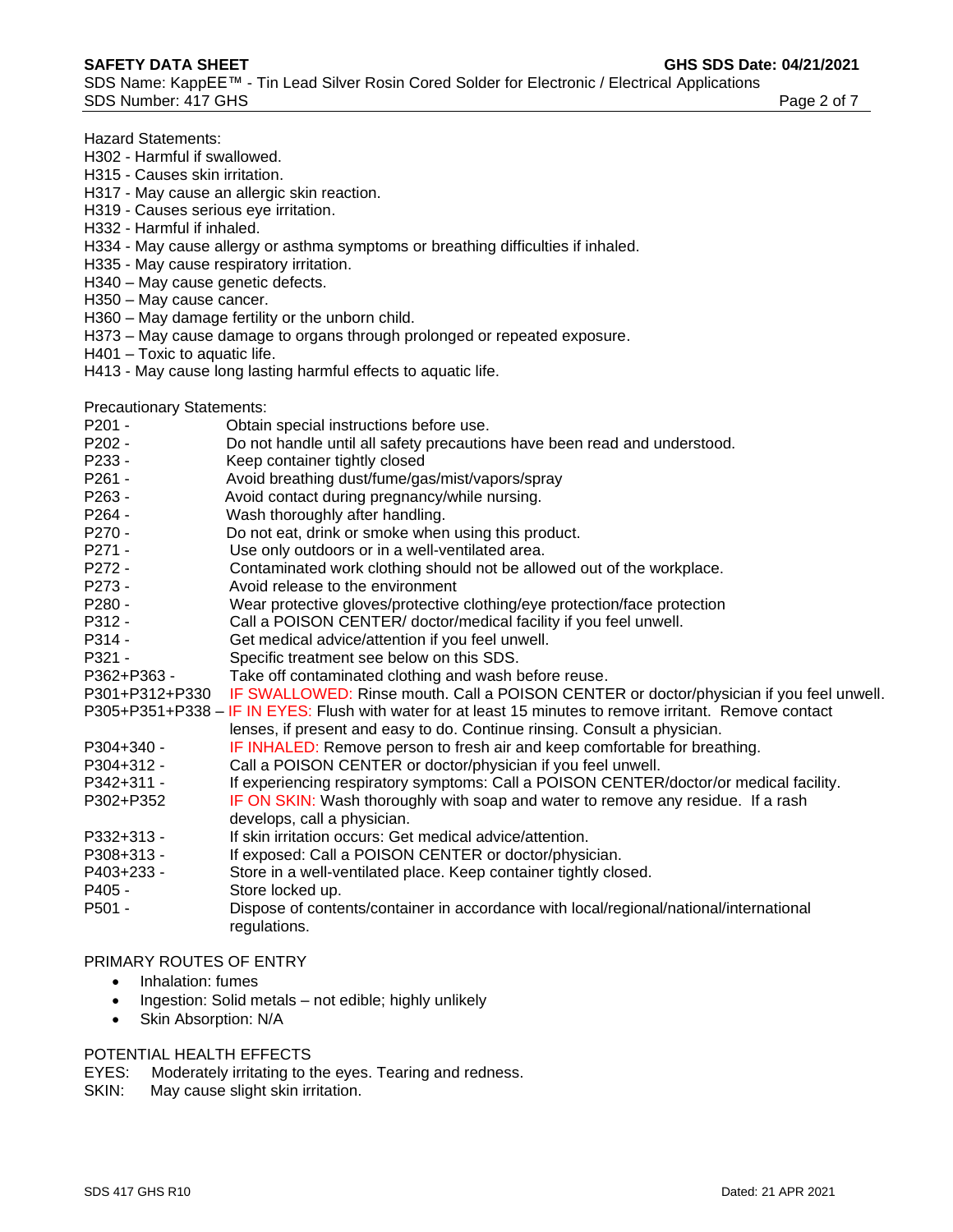#### INHALATION and INGESTION:

ACUTE OVEREXPOSURE

- Flu-like symptoms (nausea, constipation, headache, dizziness) self-limiting, usually disappear within 24 hours after removal from product exposure.
- Proposition 65 Warning: THIS PRODUCT CONTAINS LEAD, WHICH IS KNOWN TO THE STATE OF CALIFORNIA TO CAUSE CANCER AND BIRTH DEFECTS OR OTHER REPRODUCTIVE HARM. SEVERE SHORT-TERM OVEREXPOSURE
- May lead to central nervous system disorders, characterized by drowsiness, seizures, coma death. It should be recognized that exposure of this magnitude in an industrial environment is extremely unlikely.

CHRONIC OVEREXPOSURE (symptoms and effects)

- TIN: Has been shown to increase incidence of sarcoma in animal tests. Chronic exposure may result in "stannosis" a mild form of pneumoconiosis.
- LEAD: Prolonged exposure to vapors or fumes at higher temperatures may cause respiratory irritation and systematic lead poisoning. Symptoms of lead poisoning include headache, nausea, abdominal pain, muscle and joint pain and damage to the nervous system, blood system and kidneys. Exposure to metal fumes may cause irritation to the respiratory system. Long term exposure by inhalation to metal fumes may cause illness such as metal fume fever.Exposure to lead fume may cause harm. Sign of overexposure is anemia.
- Systemic poisoning with symptoms of metallic taste, anemia, insomnia, weakness, constipation, abdominal pain, gastrointestinal disorders, joint and muscle pain and muscular weakness. May cause damage to the blood forming, nervous, kidneys and reproductive systems. Damage may include reduced fertility in both men and women, damage to the fetus of exposed pregnant women, anemia, muscular weakness and kidney dysfunction.

MEDICAL CONDITIONS POSSIBLY AGGRAVATED BY EXPOSURE TO LEAD:

• Diseases of the blood and blood forming organs, kidneys, nervous and reproductive systems.

SKIN CONTACT: Normal handling of solid metal should not cause any adverse health effects. Hot molten metal may cause burns to the skin. Wear protective equipment when handling molten metal. Protect skin when grinding/cutting, may cause irritation.

# **SECTION III: COMPOSITION / INGREDIENTS**

\*(Hazardous components 1% or greater; Carcinogens 0.1% or greater)

| Component   | CAS<br>Number | EC/List<br>Number | <b>OSHA PEL</b>                      | <b>ACGIH TLV</b>            | <b>Density</b><br>lbs/in <sup>3</sup> & $g/cm3$ | % (optional) |
|-------------|---------------|-------------------|--------------------------------------|-----------------------------|-------------------------------------------------|--------------|
| Tin (Sn)    | 7440-31-5     | 231-141-8         | 2 mg/m $3$                           | 2 mg/m $3$                  | .264 & 7.307                                    | 62           |
| *Lead (Pb)  | 7439-92-1     | 231-100-4         | .05 mg/ $m3$<br>(Dust&Fume)          | .15 mg/ $m3$<br>(Dust&Fume) | .4049 & 11.332                                  | 36           |
| Silver (Ag) | 7440-22-4     | 231-131-3         | .01 mg/m <sup>3</sup><br>(Dust&Fume) | .01 $mg/m3$<br>(Dust&Fume)  | .3787 & 10.482                                  |              |
| Rosin**     | 65997-05-9    | 500-163-2         | ΝE                                   | 18mg/ $m3$<br>10 ppm        | N/A                                             | $2.5 - 3$    |

\*\* Rosin Flux Core is centered inside the wire

 $NA = Not$  Applicable  $NE = Not$  Established  $NAIF = No$  Applicable Information found

\*The OSHA standard limit for occupational exposure to lead as referenced in CFR Title 29, Part 1910.1025 is 50 micrograms/cubic meter based on an eight hour time-weighted average.

This standard states that, when the air of work-rooms contains regularly not more than 50 micrograms of inorganic lead and its inorganic compounds per cubic meter of air, as measured by prescribed methods, cases of lead intoxication will not occur.

No other hazardous material is present in concentrations greater than 1% (0.1% for Carcinogens)

# **SECTION IV: FIRST AID MEASURES**

| Ingestion: | Drink large quantities of water - induce vomiting.                                      |  |  |
|------------|-----------------------------------------------------------------------------------------|--|--|
|            | Call a physician at once; advise of chemical composition (section III).                 |  |  |
| Skin:      | Wash thoroughly with water to remove any residue. If a rash develops, call a physician. |  |  |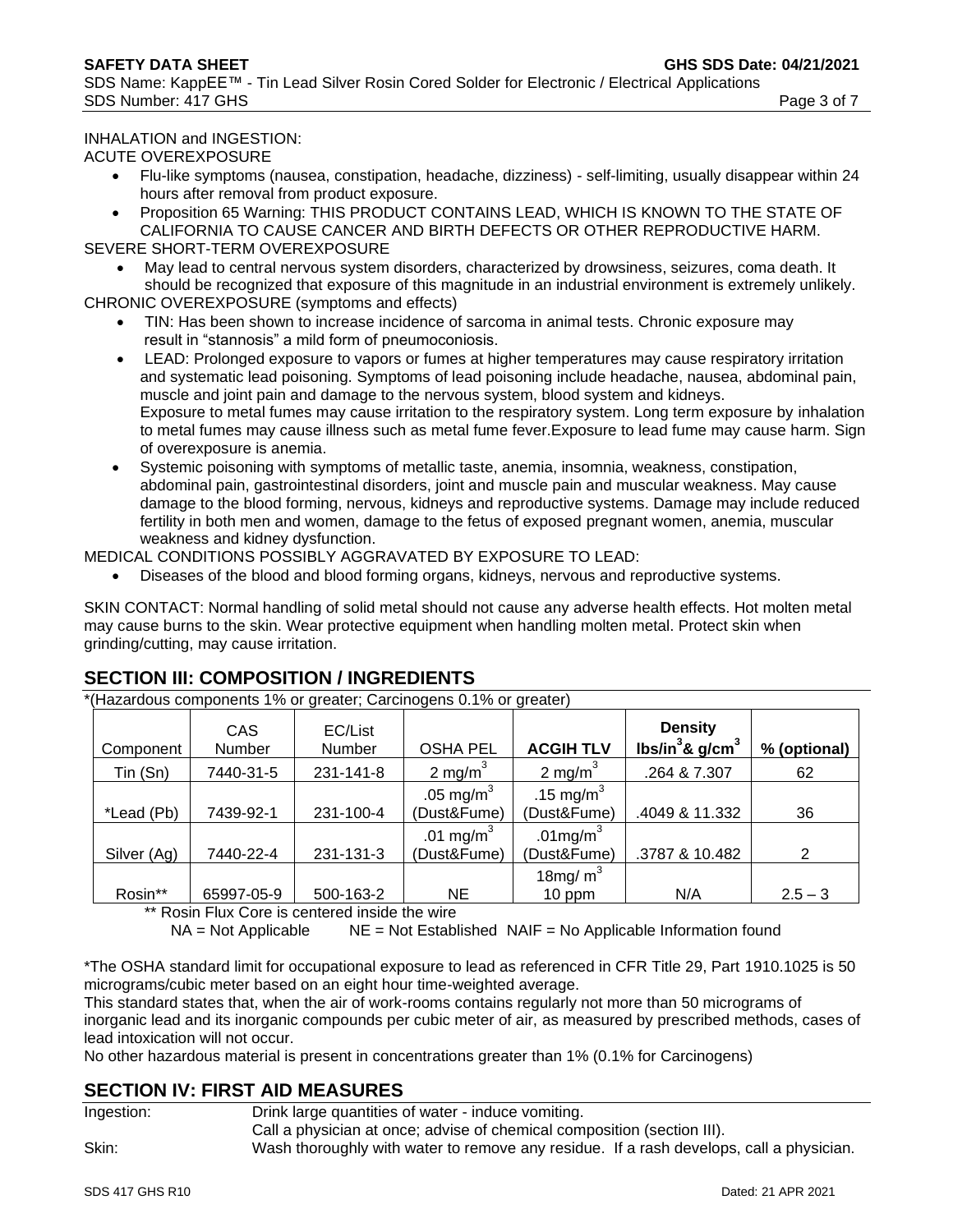SDS Name: KappEE™ - Tin Lead Silver Rosin Cored Solder for Electronic / Electrical Applications SDS Number: 417 GHS Page 4 of 7

Inhalation: Terminate exposure and remove to fresh air. If not breathing, give artificial respiration or oxygen by trained personnel. Seek immediate medical attention. Call physician; advise of chemical composition (section III). Eyes: Flush with water for at least 15 minutes to remove irritant. Remove contact lenses, if present and easy to do. Continue rinsing. Consult a physician.

# **SECTION V: FIRE FIGHTING MEASURES**

| Flash point & Methods Used: | N/A                                               |
|-----------------------------|---------------------------------------------------|
| Auto Ignition Temperature:  | N/A                                               |
| <b>Flammability Limits:</b> | (in air, $%$ by volume) LEL: $N/A$ and UEL: $N/A$ |
| <b>Extinguisher Media:</b>  | CO <sub>2</sub> or dry chemical extinguisher.     |

#### DO NOT USE WATER ON MOLTEN METAL: LARGE FIRES MAY BE FLOODED WITH WATER FROM A DISTANCE.

| <b>Special Fire Fighting Procedures</b> | Use NIOSH/MSHA -approved self-contained breathing apparatus and full |
|-----------------------------------------|----------------------------------------------------------------------|
|                                         | protective clothing if involved in fire.                             |
| Unusual Fire and Explosion Hazards      | Finely divided dust may form explosive mixture with air.             |

#### NEVER DROP WATER OR LIQUIDS INTO MOLTEN SOLDER. **\*Do not plunge damp or wet solder bars/pieces into molten solder ROSIN MAY DECOMPOSE DURING HEATING TO FORM ABOUT 5% TURPENTINE (TLV=100PPM)**

# **SECTION VI: ACCIDENTAL RELEASE MEASURES**

Steps to be taken if material is spilled or released:

Contain spill. If molten, cool to allow metal to solidify. If a solid metal, wear gloves, pick up and return to process. If dust, wear recommended personal protective equipment. DO NOT SWEEP, avoid generation of dust. Ventilation required. Use a vacuum, place in barrels and return to process if applicable. Otherwise, dispose of following all Federal, State and Local regulations. In the EU refer to the Special Waste Regulations. Metal has reclaim value.

# **SECTION VII: HANDLING AND STORAGE**

Precautions to be taken in handling and storage:

• Dry storage; ambient temperature

Other Precaution / Special Handling:

• Wet or moist ingot(s) WILL present an explosion hazard when submerged in molten solder.

#### **\*AVOID FIRE/EXPLOSION RISKS. Always preheat ingot before charging into furnace.**

# **SECTION VIII: EXPOSURE CONTROLS / PERSONAL PROTECTION**



|                 | Respiratory Protection: An authority approved or compliant marked air-purifying respirator with a fume/dust                                                                                                   |
|-----------------|---------------------------------------------------------------------------------------------------------------------------------------------------------------------------------------------------------------|
|                 | chemical cartridge is recommended under certain circumstances where airborne                                                                                                                                  |
|                 | concentrations are expected to be elevated or if in powder form. Avoid inhalation of                                                                                                                          |
|                 | lead dust. Additional respiratory protection maybe required based on the work<br>conditions.                                                                                                                  |
| Eye Protection: | Approved safety glasses/welding goggles, appropriate to your procedure, should be worn.                                                                                                                       |
| Ventilation:    | Local Exhaust: YES; Mechanical: YES Special: Conform to your regulatory statutes.                                                                                                                             |
|                 | Engineering Controls: Exhaust ventilation is required to control any air contaminants containing lead. Control<br>concentration of all components so that their permissible exposure limits are not exceeded. |
| Skin:           | Gloves-leather or impervious (vinyl) type. Heat resistant gloves if handling hot metal.<br>Safety type boots. Personal protective equipment is recommended when working with<br>molten metal to avoid burns.  |
| Other:          | Safety shower and eye-wash fountain in work area. Avoid the use of contact lenses in high<br>fume areas.                                                                                                      |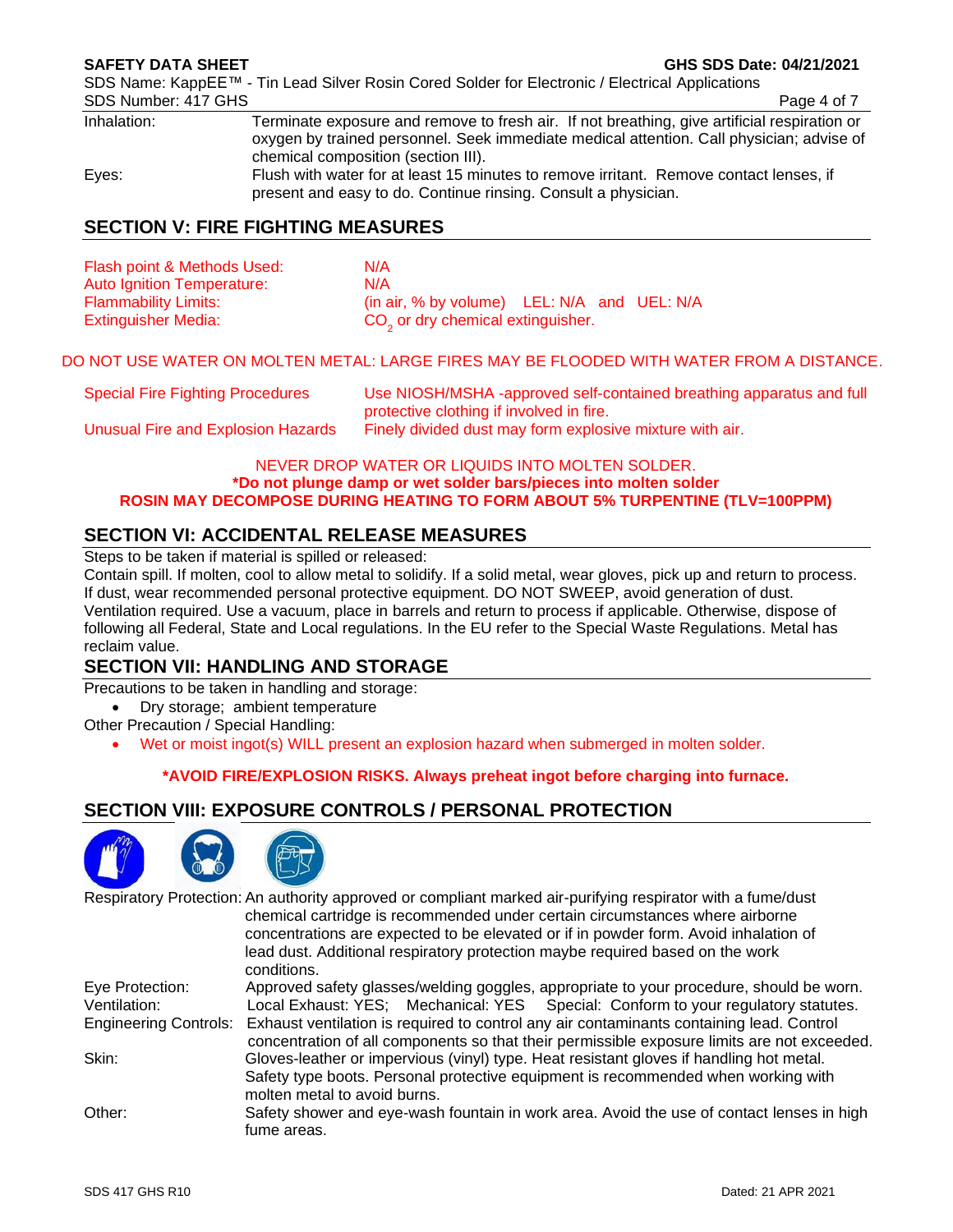**SAFETY DATA SHEET GHS SDS Date: 04/21/2021**

SDS Name: KappEE™ - Tin Lead Silver Rosin Cored Solder for Electronic / Electrical Applications SDS Number: 417 GHS Page 5 of 7

Work/Hygienic Practices: Maintain good housekeeping. Clean up spills immediately. Good personal hygiene is essential. Avoid eating, smoking or drinking in the work area. Wash hands thoroughly with soap and water immediately upon leaving the work area. Follow standard lead work practices as established under governmental regulations. Other: **\***Conform to all local, state, federal regulations.

# **SECTION IX: PHYSICAL AND CHEMICAL PROPERTIES**

| <b>NAIF</b>                                                  |
|--------------------------------------------------------------|
| $179^{\circ}$ C / $354^{\circ}$ F                            |
| LEAD ONLY: Health Significance ONLY >500°C                   |
| N/A                                                          |
| .3186lbs/cu.in. and 8.820g/ml                                |
| 0 (solid)                                                    |
| N/A                                                          |
| Lustrous, silver metal; odorless / various shapes and sizes. |
|                                                              |

#### **SECTION X: STABILITY AND REACTIVITY**

| Stability:                            | Stable                                                                                                                      |
|---------------------------------------|-----------------------------------------------------------------------------------------------------------------------------|
| Conditions to avoid:                  | None                                                                                                                        |
| Incompatibility (materials to avoid): | Strong Acids, Strong Alkalis                                                                                                |
| Hazardous Decomposition Products:     | Small amounts of turpentine. May emit hydrogen chloride fumes during<br>soldering. Hazardous Polymerization will not occur. |

# **SECTION XI: TOXICOLOGY INFORMATION**

| $T$ in $(Sn)$ : | Elemental Tin is NOT generally considered to be toxic.                                                                                                                                                                                                                                              |
|-----------------|-----------------------------------------------------------------------------------------------------------------------------------------------------------------------------------------------------------------------------------------------------------------------------------------------------|
| Lead (Pb):      | Chronic exposure to high levels of airborne or ingested lead may result in anemia, insomnia,<br>weakness, constipation, nausea, and abdominal pain.                                                                                                                                                 |
| Silver (Ag):    | Argyria, a blue-gray discoloration of the skin, mucous membranes, and eyes may result from<br>inhalation of silver. This discoloration may become permanent.                                                                                                                                        |
| Rosin:          | Irritant to skin and mucous membranes. Possible local irritation by contact with flux or fumes.<br>Irritant to the eyes. Smoke during soldering can cause eye irritation.<br>Inhalation: Flux fumes during soldering may cause irritation and damage of mucous membranes<br>and respiratory system. |

IT IS UNLIKELY THAT NORMAL EXPOSURE (USING APPROPRIATE PROTECTIVE EQUIPMENT) WOULD RESULT IN ILLNESS.

| $^*0 =$ Insignificant |               | $1 =$ Slight 2 = Moderate 3 = High 4 = Extreme |                   |                |
|-----------------------|---------------|------------------------------------------------|-------------------|----------------|
|                       | <b>Health</b> | Flammability                                   | <b>Reactivity</b> | <b>Special</b> |
| NFPA Rating           |               |                                                |                   |                |
| <b>HMIS Rating</b>    |               |                                                |                   |                |

# $*$ 0 = Insignificant  $\overline{A}$  =  $\overline{S}$ light 2 = Moderate 3 = High 4 = Extreme 3 = Extreme 3 = Extreme 3 = Extreme 3 = Extreme 3 = Extreme 3 = Extreme 3 = Extreme 3 = Extreme 3 = Extreme 3 = Extreme 3 = Extreme 3 = Extre

#### **Carcinogenicity:**

**National Toxicity Program (NTP):** Yes- reasonably anticipated to be a human carcinogen **Occupational Safety & Health Administration (OSHA):** Yes- 1910.1025 **U.N. International Agency for Research on Cancer (IARC):** Yes

Lead and Lead compounds are listed as possible carcinogens. 2B-Group 2B- possibly carcinogenic to humans.

**LD50:** Not established **LC50:** Not established

**Other:** Chronic Toxicity: Lead can cause potential harm to the developing fetus. **Irritancy of Product:** Not established **Mutagenicity:** Not established **Sensitization to Product:** Not established **Teratogenicity:** Not established **Reproductive Toxicity:** No specific data is available **Synergistic Products:** Not established

See also: 29 CFR 1910.132 - 29 CFR 1910.140. *Personal Protective Equipment* 29 CFR 1910.251 - 29 CFR 1910.257. *Welding, Cutting and Brazing*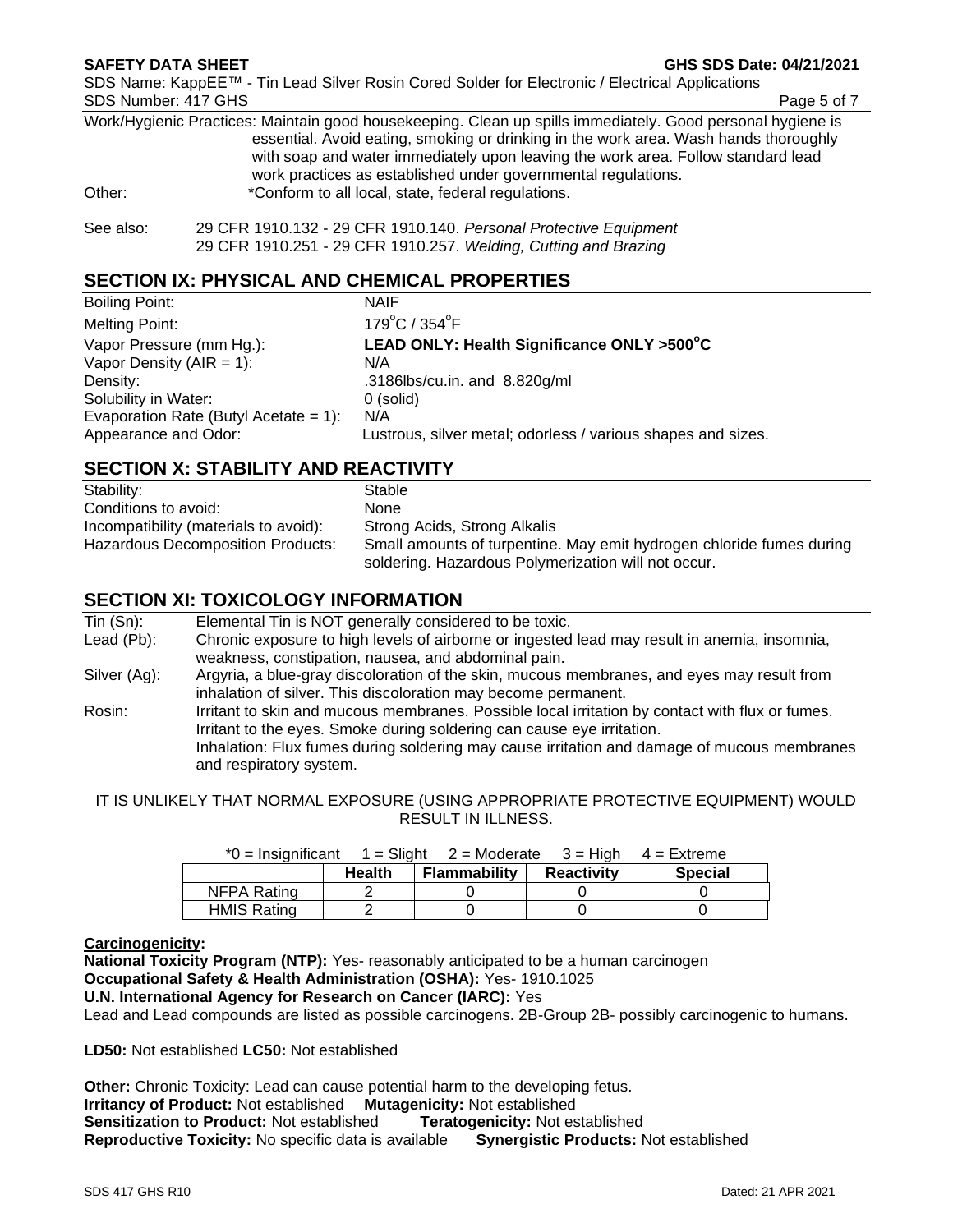SDS Name: KappEE™ - Tin Lead Silver Rosin Cored Solder for Electronic / Electrical Applications SDS Number: 417 GHS Page 6 of 7

RTECS#: Lead – OF7525000 RTECS#: Tin – XP7320000 (Registry of Toxic Effects of Chemical Substances) **Lead**

reproductive toxicity – rat –inhalation reproductive toxicity – rat – oral reproductive toxicity – mouse-oral

#### **Teratogenicity**

Developmental toxicity – rat- inhalation Developmental toxicity- rat- oral Suspected human reproductive toxicant

GHS- Specific target organ toxicity- repeated exposure May cause damage to organs through prolonged or repeated exposure

Lead- OSHA Hazards- carcinogen/target organ effect/harmful by ingestion/teratogen.

# **SECTION XII: ECOLOGY INFORMATION**

Lead – Toxicity to fish – mortality LOEC – rainbow trout – 1.19 mg/l – 96h. Very toxic to aquatic organisms, may cause long-term adverse effects in the aquatic environment. Bioaccumulation – Oncorhynchus kisutch – 2 weeks Bioconcentration factor (BCF): 12. Fresh fish: 0.44 mg/l LC50 96h/ 1.32 mg/l LC50 96h/water Flea: 600 ug/l EC50 = 48h Avoid release to environment. Bioconcentration factor: BCF 12 Very toxic to aquatic life with long lasting effects. This product will not biodegrade. General notes: Do not allow undiluted product or large quantities of it to reach ground water, water course or sewage system. Danger to drinking water if even extremely small quantities leak into the ground.

**Results of PBT and vPvB assessment:** PBT: Not applicable; vPvB: Not applicable.

# **SECTION XIII: DISPOSAL CONSIDERATION**

Waste Disposal Method

- Must not be disposed of together with household garbage. Do not allow product to reach sewage system.
- Disposal must be made according to official regulations. Dispose of according to federal, state, local, international, and OSHA regulations. In Europe follow the Special Waste Regulations. Avoid release to the environment.

# **SECTION XIV: TRANSPORT INFORMATION**

**Ground - DOT Proper Shipping Name: Solder Air - IATA Proper Shipping Name: Solder** Not regulated for transport by US DOT. Not regulated for air transport by IATA.

# **SECTION XV: REGULATORY INFORMATION**

SARA Title III Program:

This product contains the following toxic chemicals subjected to the reporting requirements of EPCRA of 1986 and 40 CFR 372

| <b>CHEMICAL NAME</b> | CAS NO.   | <b>CONCENTRATION</b> |
|----------------------|-----------|----------------------|
| .ead                 | 7439-92-1 | 36%                  |

#### UNITED STATES

HCS Classification: Toxic Material, Irritating material, carcinogen, target organ effects.

U.S. Federal Regulations: All ingredients comply with applicable rules or orders under US TSCA.

All components are listed or exempted. TSCA 6 proposed risk management: LEAD. TSCA 8(b) inventory: LEAD TSCA 12(b) annual export notification: LEAD

| <b>SARA 313</b>                  | Substance Name |
|----------------------------------|----------------|
| Form R - Reporting Requirements: | Lead           |
| <b>Supplier Notification:</b>    | Lead           |